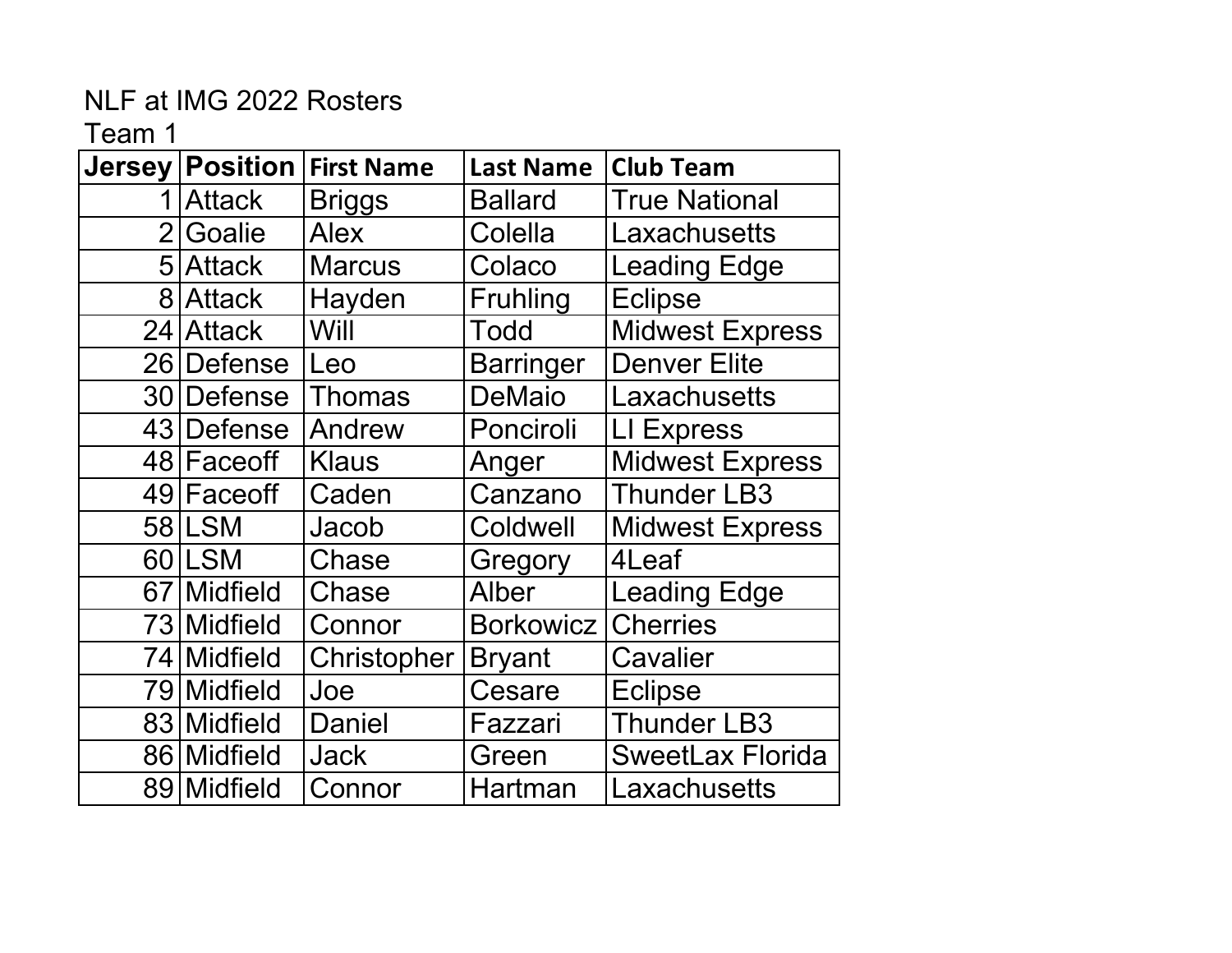|              | Jersey   Position  First Name | <b>Last Name</b> | <b>Club Team</b>         |
|--------------|-------------------------------|------------------|--------------------------|
| 3 Attack     | Ryan                          | <b>Challice</b>  | <b>Team 91 Tri-State</b> |
| 4 Attack     | Will                          | Coale            | <b>Eclipse</b>           |
| 4 Goalie     | Andersson                     | James            | <b>Thunder LB3</b>       |
| 8 Goalie     | Jimmy                         | Van Metre        | <b>Midwest Express</b>   |
| 14 Attack    | Connor                        | <b>Milne</b>     | Team 91 Texas            |
| 27   Defense | James                         | <b>Brennan</b>   | Laxachusetts             |
| 28 Defense   | Aidan                         | Cunningham       | <b>Express North</b>     |
| 40 Defense   | Griffin                       | Leidel           | <b>Burning River</b>     |
| 52 Faceoff   | Evan                          | <b>Hauck</b>     | Laxachusetts             |
| 62 LSM       | Zach                          | <b>Mansfield</b> | <b>Team 91 Carolina</b>  |
| 85 Midfield  | Evan                          | <b>Gibbs</b>     | <b>Denver Elite</b>      |
| 92 Midfield  | Zach                          | Jepson           | Crabs                    |
| 94 Midfield  | <b>Brady</b>                  | <b>Martin</b>    | Laxachusetts             |
| 96 Midfield  | <b>Matthew</b>                | <b>Mathias</b>   | <b>Thunder LB3</b>       |
| 99 Midfield  | <b>Michael</b>                | Moreschi         | 3d Florida               |
| 106 Midfield | <b>Braedon</b>                | Rudolph          | <b>Denver Elite</b>      |
| 113 Midfield | <b>Thomas</b>                 | Vandenberg       | <b>Mad Dog</b>           |
| 121 Defense  | <b>Jack</b>                   | Deady            | <b>Thunder LB3</b>       |
| 128 Faceoff  | <b>Nick</b>                   | Golubov          | <b>SweetLax Florida</b>  |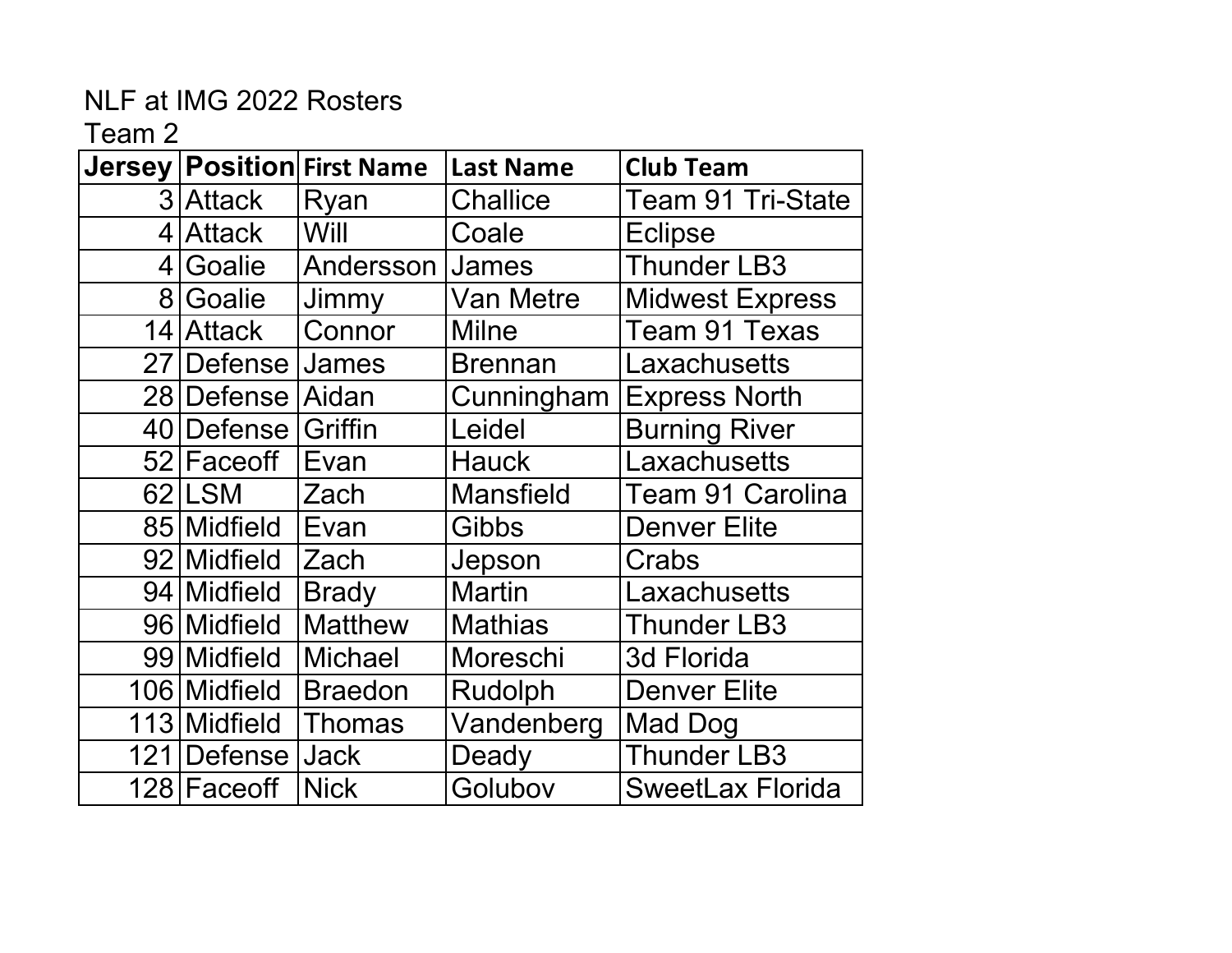|                | <b>Jersey Position</b> | <b>First Name</b> | <b>Last Name</b> | <b>Club Team</b>       |
|----------------|------------------------|-------------------|------------------|------------------------|
|                | 5 Goalie               | <b>Harrison</b>   | Lewis            | <b>Thunder LB3</b>     |
| $\overline{7}$ | Attack                 | Quinn             | Coughlin         | <b>VLC</b>             |
|                | 10 Attack              | Danny             | <b>Kessering</b> | <b>Thunder LB3</b>     |
|                | 10 Goalie              | Peter             | Zagrobelny       | Team 91 Tri-State      |
|                | 21 Attack              | <b>Garrett</b>    | <b>Smith</b>     | <b>Midwest Express</b> |
|                | 31 Defense             | Jamison           | Eigel            | <b>Midwest Express</b> |
|                | 37 Defense             | Andrew            | Hahm             | Laxachusetts           |
|                | 44 Defense             | Liam              | Rubingh          | <b>Denver Elite</b>    |
|                | 53 Face off            | <b>Briac</b>      | Jones            | <b>Team 91 Texas</b>   |
|                | 63 LSM                 | <b>Derek</b>      | <b>Marcus</b>    | <b>Express North</b>   |
|                | 77 Midfield            | <b>Nico</b>       | Cash             | Crabs                  |
|                | 81 Midfield            | Jim               | <b>Davis</b>     | <b>Thunder LB3</b>     |
|                | 97 Midfield            | <b>AJ</b>         | McBorrough       | <b>Denver Elite</b>    |
|                | 101 Midfield           | Cian              | <b>Nicholas</b>  | Laxachusetts           |
|                | 110 Midfield           | Ford              | <b>Stratton</b>  | <b>Thunder LB3</b>     |
|                | 112 Midfield           | Ryan              | Thompson         | <b>Prime Time</b>      |
|                | 116 Faceoff            | <b>Jackie</b>     | Weller           | <b>MadLax</b>          |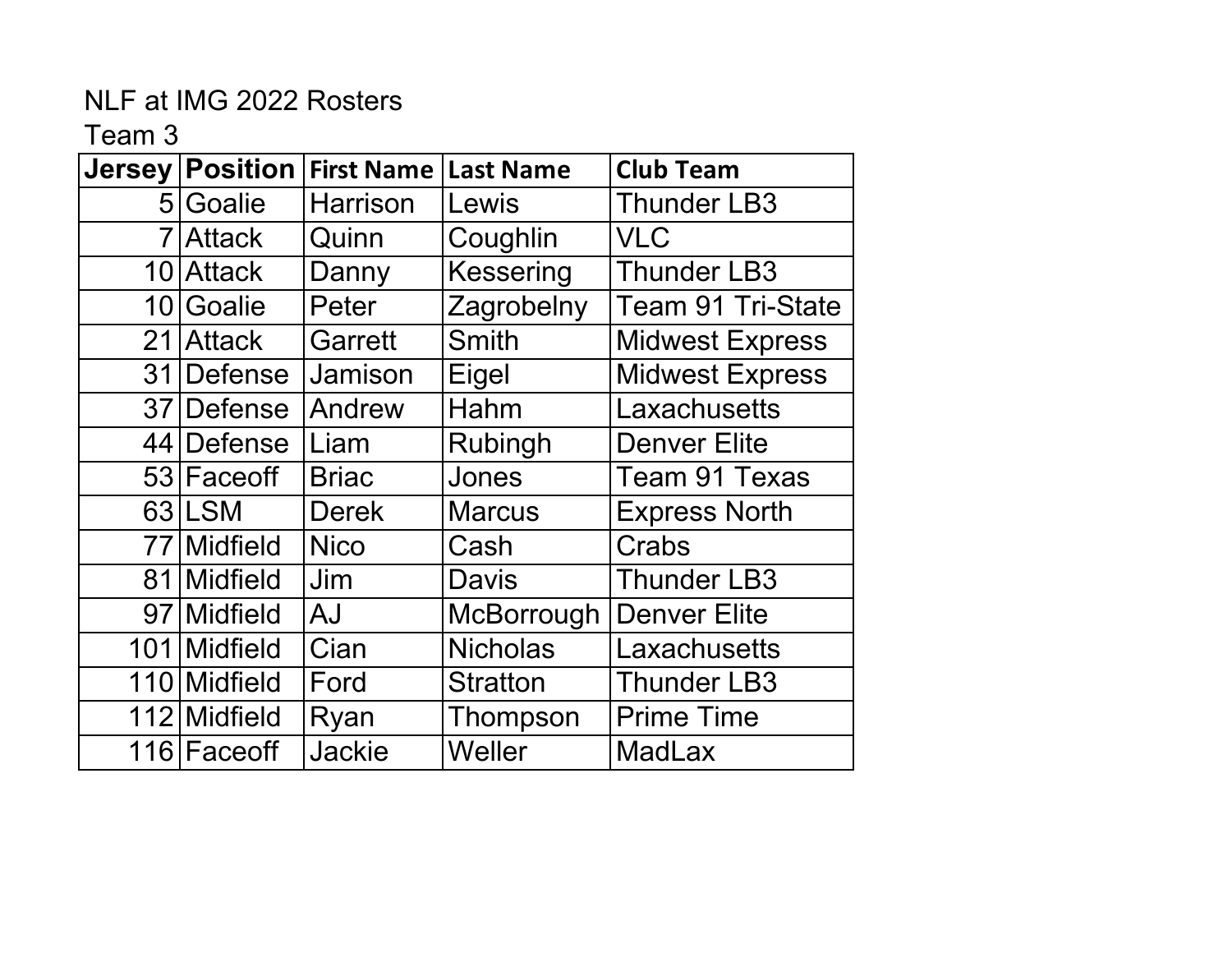| <b>Jersey</b>  | <b>Position</b> | <b>First Name</b> | <b>Last Name</b> | <b>Club Team</b>         |
|----------------|-----------------|-------------------|------------------|--------------------------|
| 1              | Goalie          | Tyger             | Campisi          | <b>Denver Elite</b>      |
| 6 <sup>1</sup> | Goalie          | <b>Nicolas</b>    | Spista           | <b>Team 91 Tri-State</b> |
|                | 11 Attack       | Declan            | Landers          | <b>Salt Kings</b>        |
|                | 16 Attack       | <b>Tyler</b>      | <b>Morris</b>    | <b>Thunder LB3</b>       |
|                | 17 Midfield     | Tommy             | <b>Butrus</b>    | <b>Thunder LB3</b>       |
|                | 32 Defense      | Quin              | Fedor            | Laxachusetts             |
|                | 38 Defense      | Ethan             | <b>Hecht</b>     | <b>MadLax Oregon</b>     |
|                | 45 Defense      | Chad              | <b>Russo</b>     | <b>Eclipse</b>           |
|                | 55 Face off     | Quinn             | Warwick          | 2Way                     |
|                | 59 LSM          | Logan             | Gray             | <b>Richmond Hawks</b>    |
|                | 66 LSM          | Colin             | Sim              | LI Express               |
|                | 68 Midfield     | Lucas             | Baehr            | Crabs                    |
|                | 70 Midfield     | Kevin             | <b>Baltazar</b>  | <b>Midwest Express</b>   |
| 711            | <b>Midfield</b> | John              | Barry V          | United                   |
|                | 88 Midfield     | Tanner            | Hahm             | <b>MadLax Oregon</b>     |
|                | 90 Midfield     | Owen              | Hoffman          | Laxachusetts             |
|                | 107 Midfield    | <b>Kellen</b>     | <b>Seeley</b>    | 2Way                     |
|                | 129 Attack      | <b>Thomas</b>     | Power            | <b>Denver Elite</b>      |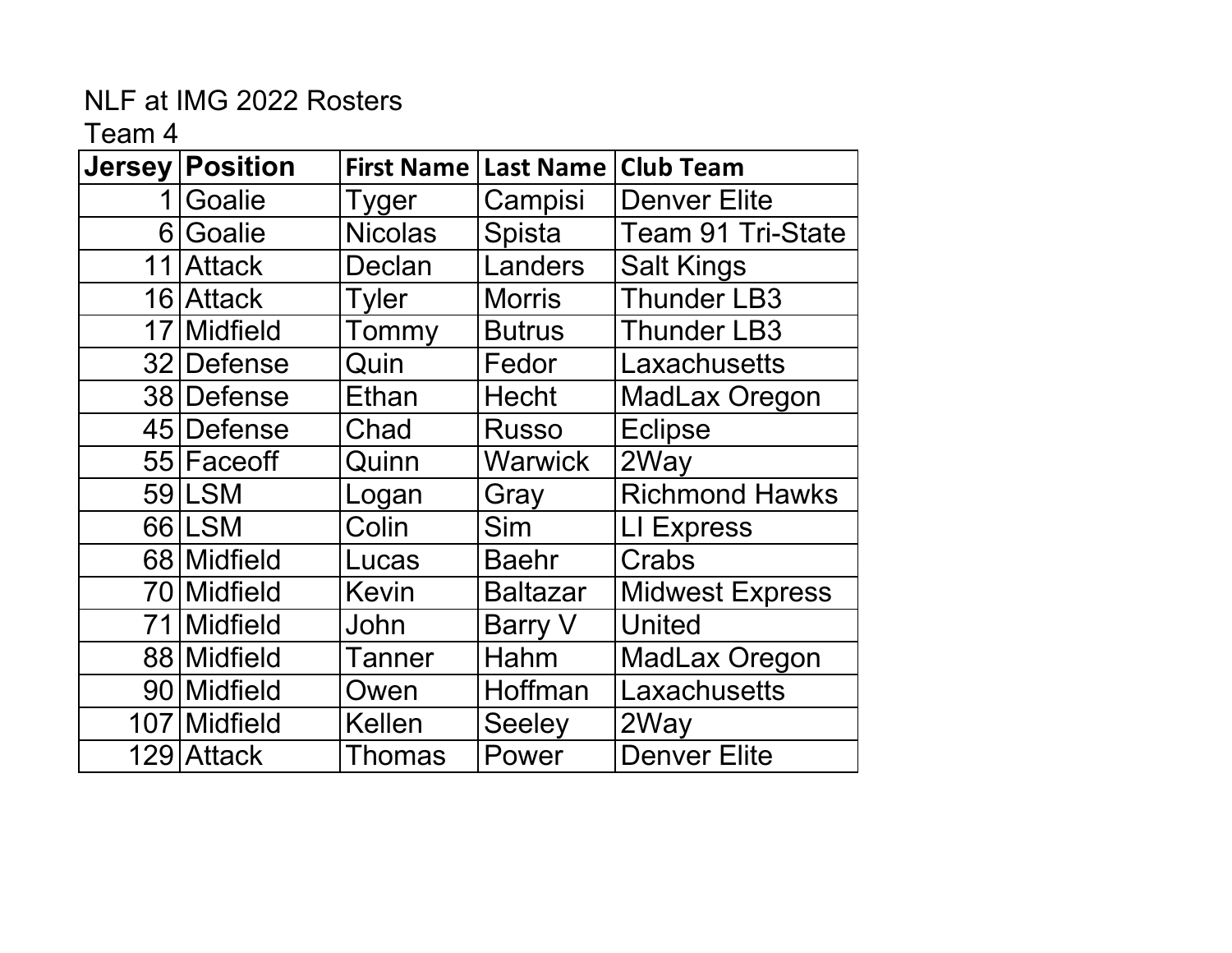| <b>Jersey</b> | <b>Position</b> | <b>First Name</b> | <b>Last Name</b> | <b>Club Team</b>        |
|---------------|-----------------|-------------------|------------------|-------------------------|
|               | 3 Goalie        | <b>Brendan</b>    | <b>Donnelly</b>  | Big 4 HHH               |
|               | 6 Attack        | Carter            | Connors          | <b>Eclipse</b>          |
|               | 9 Attack        | Luke              | <b>Hendricks</b> | <b>SouthShore</b>       |
|               | 9 Goalie        | <b>Alex</b>       | Weissman         | <b>Yorktown Ballers</b> |
|               | 12 Midfield     | Connor            | Garrison         | <b>Denver Elite</b>     |
|               | 15 Attack       | <b>Michael</b>    | Moran            | <b>Charleston Elite</b> |
|               | 33 Defense      | Thomas            | Frendreiss       | <b>Midwest Express</b>  |
|               | 42 Defense      | <b>Seamus</b>     | <b>McCarthy</b>  | Laxachusetts            |
|               | 46 Defense      | <b>Chris</b>      | <b>Steffek</b>   | Team 91 Texas           |
|               | 60 LSM          | Chase             | Gregory          | 4Leaf                   |
|               | 64 LSM          | Jack              | <b>Morvillo</b>  | <b>Express North</b>    |
|               | 76 Midfield     | Hudson            | Carter           | <b>Thunder LB3</b>      |
|               | 93 Midfield     | Charlie           | Lowman           | <b>Thunder LB3</b>      |
|               | 103 Midfield    | Charlie           | Rath             | <b>Express North</b>    |
|               | 104 Midfield    | Caleb             | Rath             | <b>Express North</b>    |
|               | 108 Midfield    | <b>Bennett</b>    | Smith            | <b>MadLax</b>           |
|               | 114 Midfield    | Kale              | Watts            | <b>Team 91 Texas</b>    |
|               | 132 Faceoff     | Joseph            | Cavanaugh        | <b>Midwest Express</b>  |